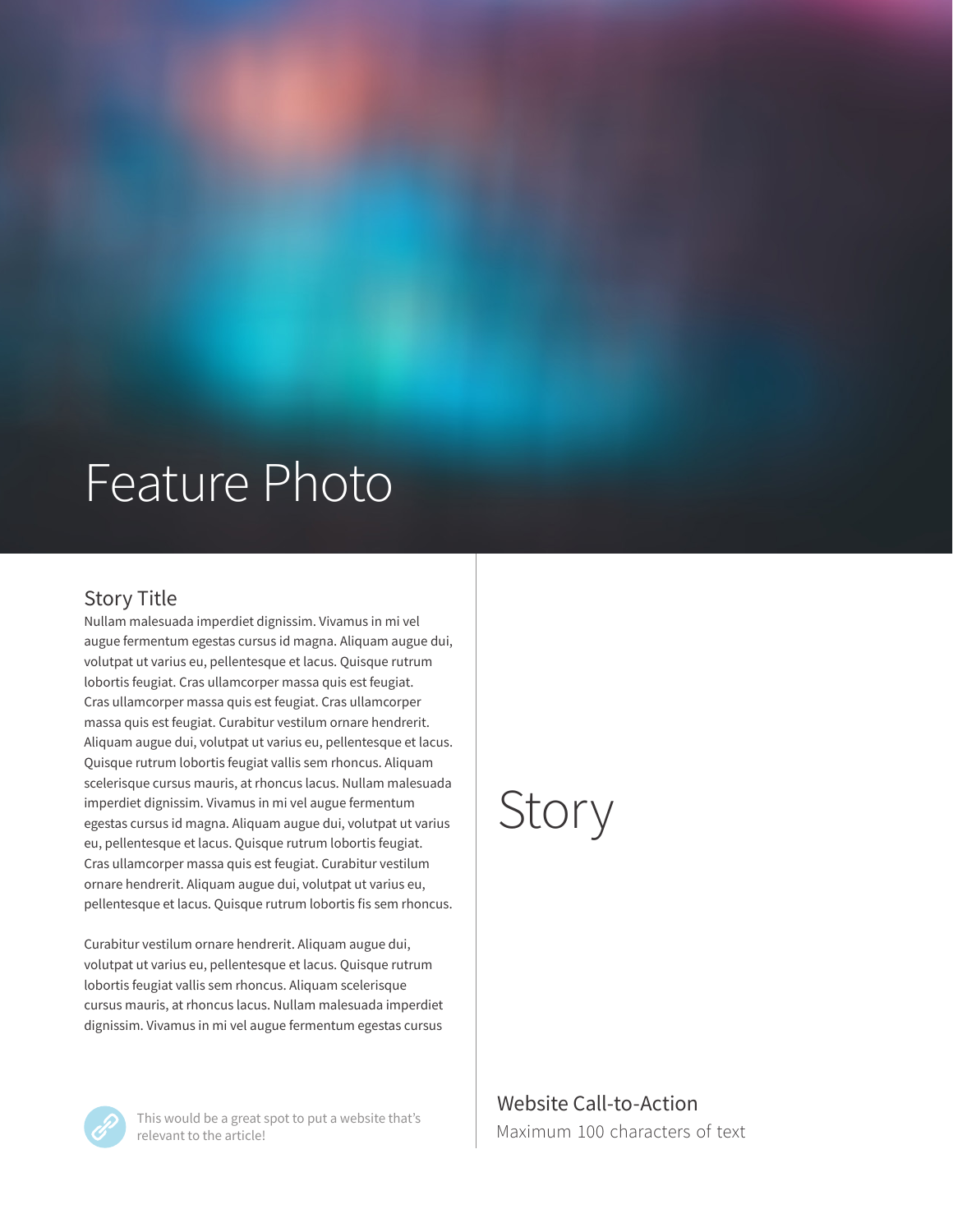### Banner Photo

|       | SAVE SOME SPACE AND PUT YOUR<br><b>CHART TITLE HERE</b> |
|-------|---------------------------------------------------------|
| 67%   | Phasellus faucibus pretium Phasellus faucibus pretii    |
| 4%    | Quisque fermentum interdum                              |
| $1\%$ | Justo et pellentesque                                   |
| $1\%$ | Nulla pulvinar egestas nisl                             |
| 15%   | Phasellus faucibus pretium                              |
| 3%    | Quisque fermentum interdum                              |
| 8%    | Justo et pellentesque                                   |
| 10%   | Nulla pulvinar egestas nisl                             |
| 2%    | Justo et pellentesque                                   |

#### SAVE SOME SPACE AND PUT YOUR CHART TITLE HERE

- 67% Phasellus faucibus pretium Phasellus faucibus pretii
- 4% Quisque fermentum interdum
- 1% Justo et pellentesque
- 1% Nulla pulvinar egestas nisl
- 15% Phasellus faucibus pretium
- 3% Quisque fermentum interdum
- 8% Justo et pellentesque
- 10% Nulla pulvinar egestas nisl
- <sup>2%</sup> Justo et pellentesque

## Stacked Bar Chart

9 Data points maximum

Pie Chart

9 Data points maximum